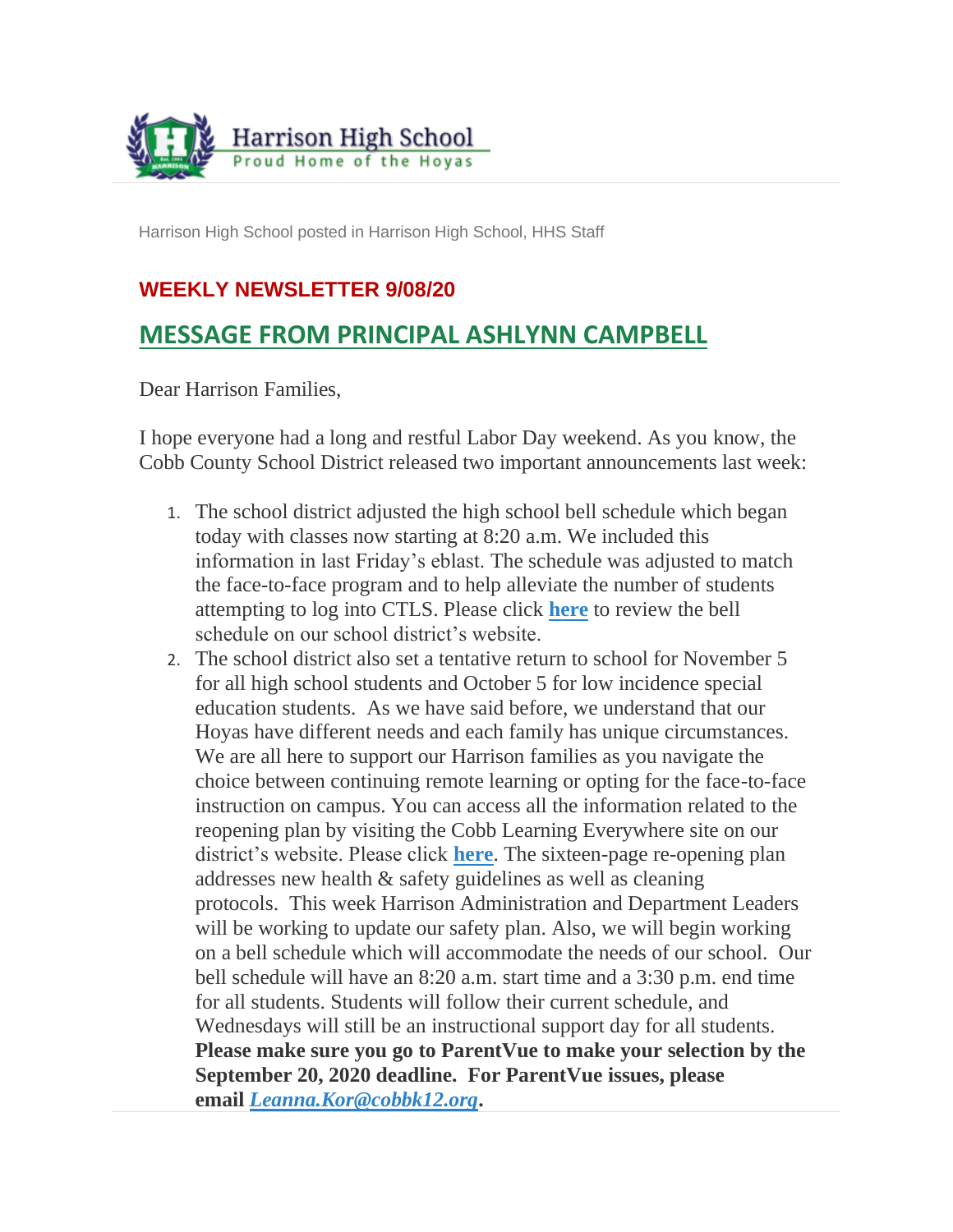As always, thank you for your continued support. As you navigate through deciding the learning option that is the best fit for your family, please reach out if you have questions. Sincerely, Ashlynn Campbell Principal

## **REMOTE LEARNING INFORMATION**

We have included everything you need during remote learning for all of our Hoyas. We have links on the page with the most up-to-date details related to Cobb's 2020/2021 Reopening Plan at **[www.cobblearningeverywhere.com](http://www.cobblearningeverywhere.com/)**. We have also included links to the following resources:

- **[CTLS down detector](https://status.educationincites.com/)**
- **[District-wide COVID-19 weekly case report](https://www.cobblearningeverywhere.com/cases/)**
- Parent Support: **[Parent.Support@cobbk12.org](mailto:CTLSParent.Support@cobbk12.org)**
- Student Support: **[Student.Support@cobbk12.org](mailto:CTLSStudent.Support@cobbk12.org)**

We will continue to update this page as new information becomes available, so we encourage you to check back often. **<http://www.harrisonhigh.org/Remote-Learning-Information>**

# **ATTENDANCE**

We will continue to monitor school attendance each day based on students accessing the CTLS platform in a 24-hour period. If your student has an excused absence or technology issue which prohibits their attendance in the live CTLS session, please email excuse notes to Kim Greaves at **[HarrisonHSSupport@cobbk12.org](mailto:HarrisonHSSupport@cobbk12.org)**

## **PSAT**

**10th GRADE:** The PSAT/NMSQT will be administered at Harrison High School Wednesday, October 14th, for registered 10th graders.

Registration for the PSAT will close on **September 14th.** Please complete your registration by clicking the link below.

**[10th Grade Registration](https://forms.office.com/Pages/ResponsePage.aspx?id=-x3OL5-ROEmquMR_D8kYLSByfG9XUQdCocm82Y4CoYhUREZJUVFPNzgxV1ZHUjFIUjJNN08wSDlJVS4u)**

• **Masks are required for all students for the entire time you are on campus.**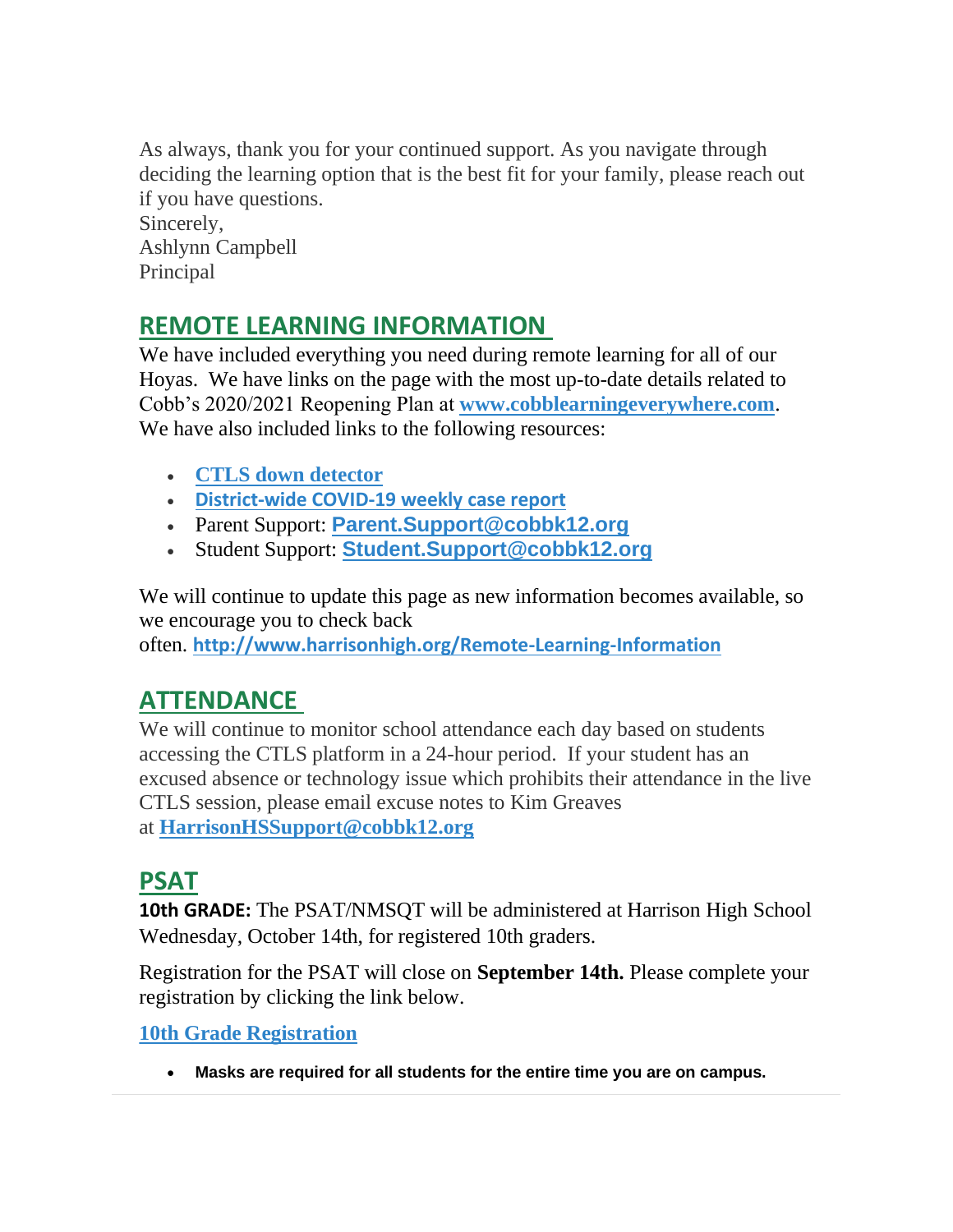- **Test administration length: Each test will take 3 hours and 15 minutes.**
- **You must provide your own transportation and students must be picked up immediately following testing.**

**11th GRADE:** The PSAT/NMSOT will be administered at Harrison High School Thursday, October 29th, for registered 11th graders.

Registration for the PSAT will close on **September 14th.** Please complete your registration by clicking the link below.

#### **[11th Grade Registration](https://forms.office.com/Pages/ResponsePage.aspx?id=-x3OL5-ROEmquMR_D8kYLSByfG9XUQdCocm82Y4CoYhUNkE2QlFRMlBESFNIVEdMOFJKSk5VWlpBQy4u)**

After completing your registration, please go to **[MyPaymentPlus](https://www2.mypaymentsplus.com/welcome)** to complete your payment.

- **There is a \$17 registration fee for all 11th-grade students.**
- **Masks are required for all students for the entire time you are on campus.**
- **Test administration length: Each test will take 3 hours and 45 minutes.**
- **You must provide your own transportation and students must be picked up immediately following testing.**

The PSAT, which is aligned with the redesigned SAT, serves as an excellent way for students to preview and practice for the SAT. The PSAT is the only way to qualify for the National Merit Scholarship Program.

For additional PSAT/College Board Covid-19 updates, please click **[here](https://pages.collegeboard.org/sat-covid-19-updates)**.

## **AP EXAM**

**Fall AP Exam Registration is Now Open**- Students enrolled in fall AP courses may now pay for their exams through **[Total Registration](https://user.totalregistration.net/AP/111734)**. The **deadline to pay for exams for students enrolled in fall AP courses is Friday, September 25th**. More information can be found **[here](https://cobbk12org-my.sharepoint.com/:b:/g/personal/lucia_poole_cobbk12_org/EcBCnM0idWpEvLnLEG6H0fYBvWSJ1G1FeCi62Q1r9dj0qA?e=gvWefl)**. Students who are taking fall AP exams through one of our online partners, either CVA or GaVS, can find more information on how to register and pay for exams **[here](https://cobbk12org-my.sharepoint.com/:b:/g/personal/lucia_poole_cobbk12_org/ERocmsi22YBEgWMQVxm35UwBIlpEVyWiQX8kjfupGWgYXQ?e=QApaPd)**.

## **WE KEEP EACH OTHER SAFE**

In 2019, the District launched a school safety video campaign entitled "We Keep Each Other Safe." The intent is to familiarize students with their role and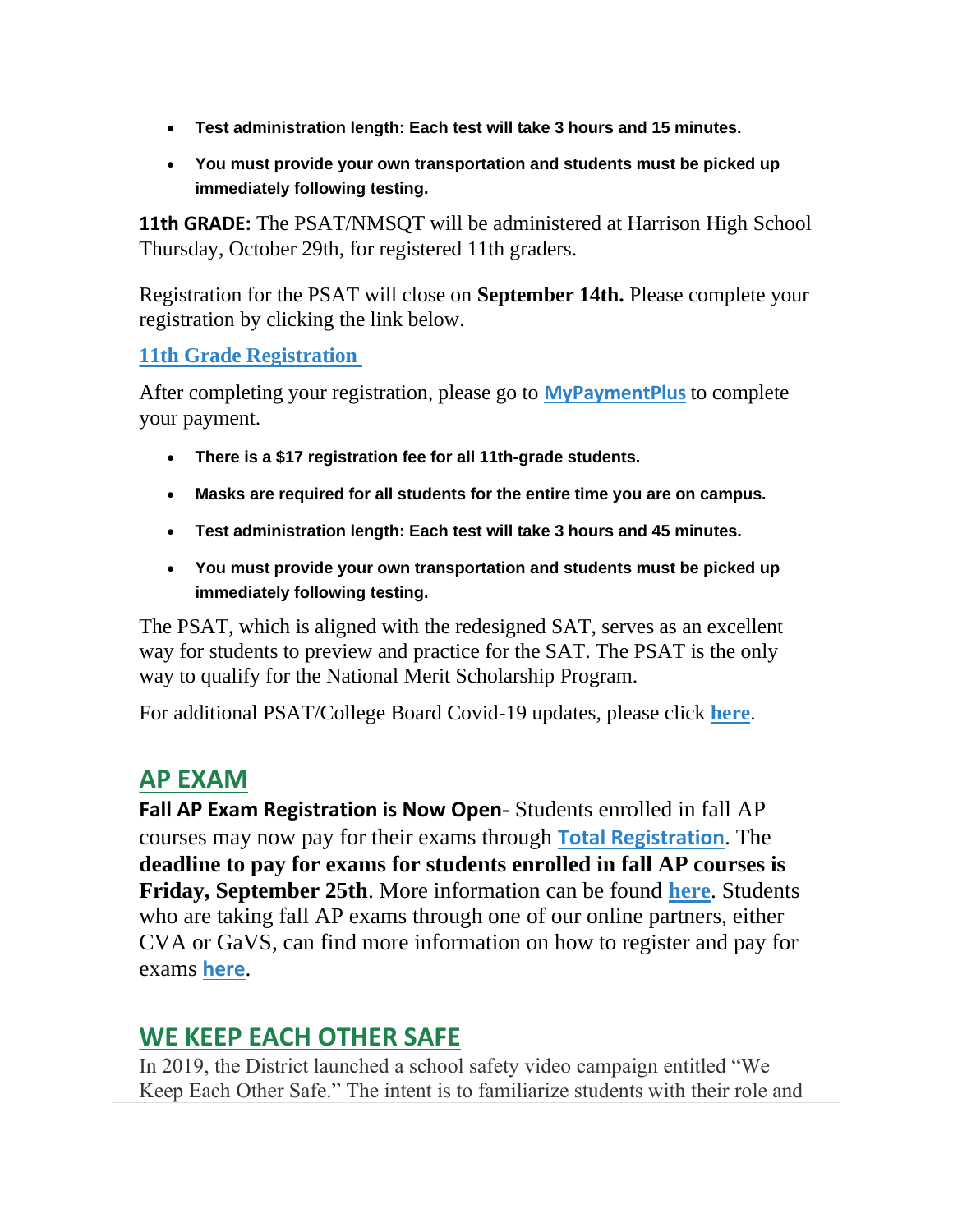responsibilities in a school crisis. Every student in the District should view the video created for their grade level. Students should view the video by Friday, September 18, 2020."

**https://www.youtube.com/watch?v=TEqBJPoPSkk&feature=youtu.be**

# **WOULD YOU LIKE A BOOK?**

If your child would like to check out a book. Please fill out the link below by 9 a.m. on the day of pickup. Note: Dates have changed, so read carefully.

- 9/15-from 10-2:45- pick up in attendance building
- 9/22-from 10-2:45- pick up in attendance building

\*\*Instructions to access Destiny from home to search for a book\*\*

- Go to **[cobbk12.org](https://www.cobbk12.org/)**
- Under the Parents tab
- Click on Cobb Digital Library
- Click on **[cobb.mackinvia.com](https://cobb.mackinvia.com/groups?groupName=all)**
- Do a search for Destiny/ Click Open now
- Click catalog at the top left
- Search for book- if the book is in- fill out the form attached and we will have it ready for pick up.

If your child would like to check out a book, please fill out the form link by 9 a.m. on the day of pickup. Please click **[here](https://forms.office.com/Pages/ResponsePage.aspx?id=-x3OL5-ROEmquMR_D8kYLZ8d62ibOd5NpTUkj3zhIkhUNUhOVFROVDRJT0FTVVlDVFhRSDhHODdTUS4u)**

If you have a Library book- please return during these times as well.

## HAPPY READING HOYAS!!



## **FOOD DISTRIBUTION PLAN**

Remote Learning Meal Plan for Harrison students: Here is the latest information regarding Cobb County Food & Nutrition Service Virtual Feeding Plan for Harrison High School. Please share and continue to follow us for additional details. **[http://www.cobbk12.org/centraloffice/foodservices/](http://info.cobbk12.org/centraloffice/foodservices/)**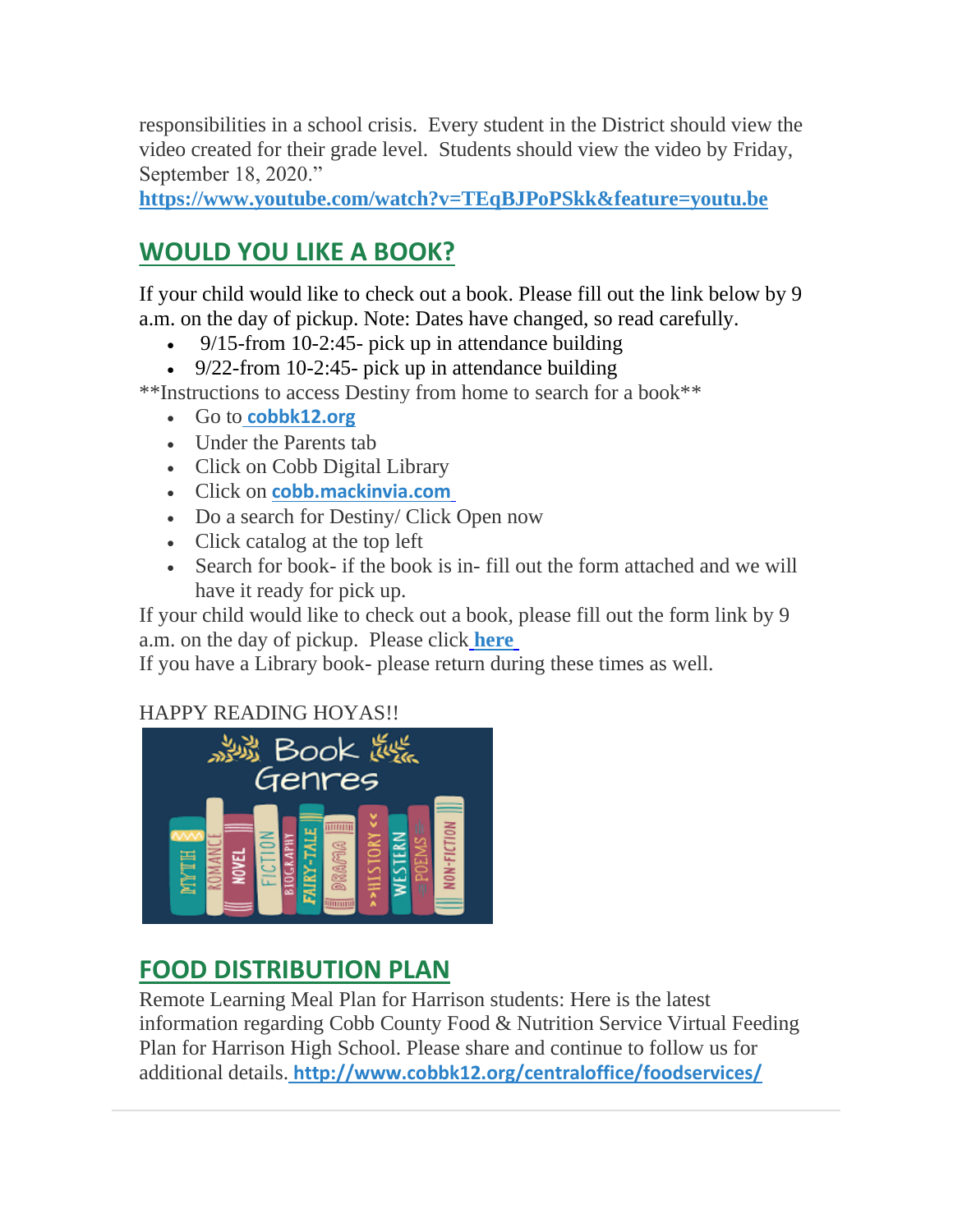

# **SENIOR PORTRAITS**

The last day to have senior portraits taken for the yearbook will be 9.16. Go to **[https://local.prestigeportraits.com/ga/marietta/200-cobb-pkwy-n.html](https://nam03.safelinks.protection.outlook.com/?url=https%3A%2F%2Flocal.prestigeportraits.com%2Fga%2Fmarietta%2F200-cobb-pkwy-n.html&data=02%7C01%7Cmelody.madray%40cobbk12.org%7Cf867f1ffe2974243e13308d8493a4652%7C2fce1dfb919f4938aab8c47f0fc9182d%7C0%7C0%7C637339861919609743&sdata=DPfRENf3QIICR5bofRsUToEn79%2FHTgKpNfVp803Xw5U%3D&reserved=0)** and click "For in-studio photography" to set up your session!

# **COUNSELING NEWS**

## **COUNSELING CALENDAR**

Please check the Counseling Calendar frequently for important dates including Virtual Parent and Student Q&A sessions, Virtual College Visit information, and much more! Click here **[Harrison Counseling Calendar](https://calendar.google.com/calendar/embed?src=tasr4q5spailsj1itftjdtn6mk%40group.calendar.google.com&ctz=America%2FNew_York)** or go to the Counseling page on **[www.harrisonhigh.org](http://www.harrisonhigh.org/)**.

## **VIRTUAL STUDENT AND PARENT NIGHTS**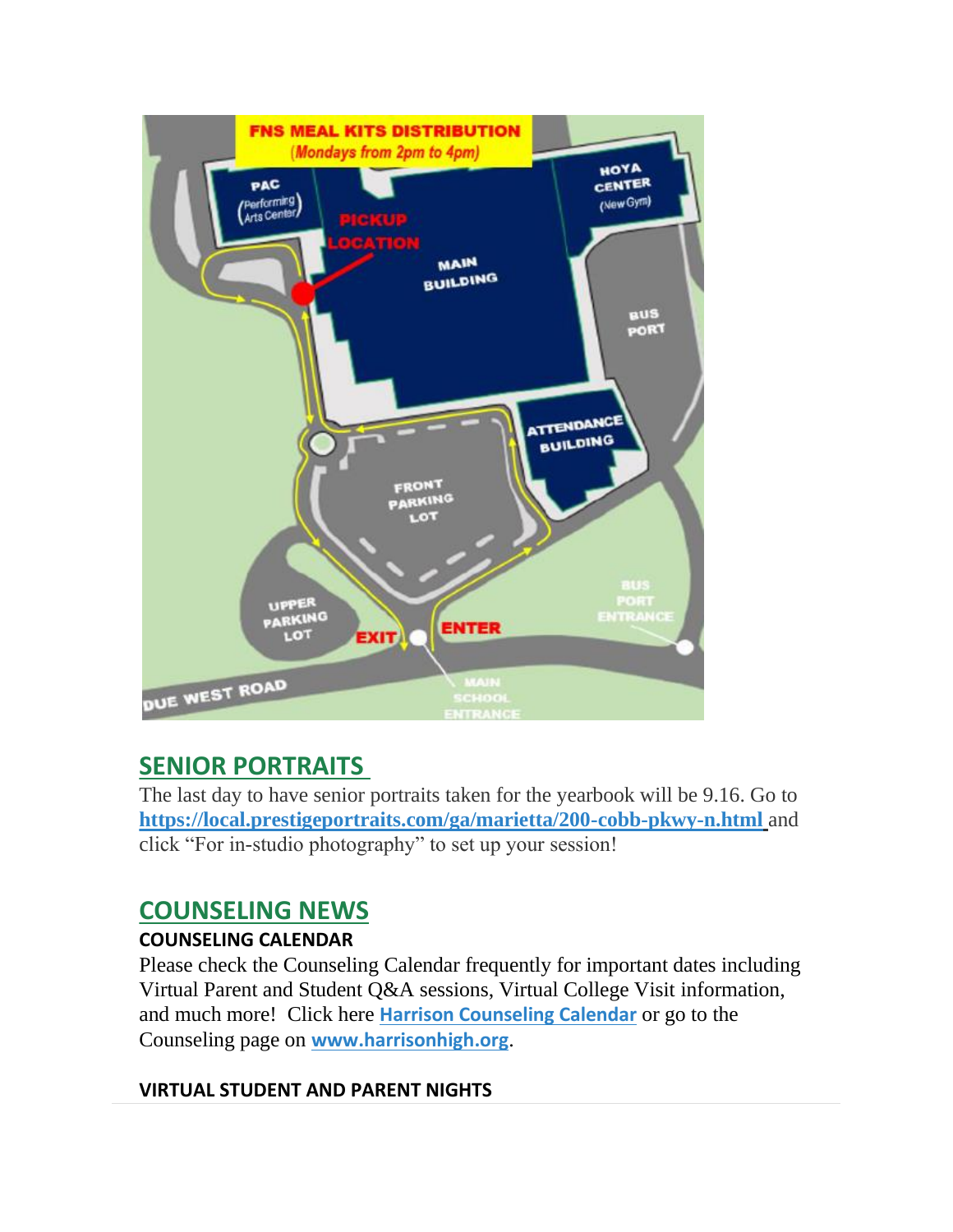• Virtual 9th Grade Parent Night – September 16th at 6:00 PM[:](https://forms.office.com/Pages/ResponsePage.aspx?id=-x3OL5-ROEmquMR_D8kYLWW85uR8aLBInItPvCDivwpUQk45TFowVTBIM0dIMzZYMDAyWTZHV1NCTS4u) **[Register](https://forms.office.com/Pages/ResponsePage.aspx?id=-x3OL5-ROEmquMR_D8kYLWW85uR8aLBInItPvCDivwpUQk45TFowVTBIM0dIMzZYMDAyWTZHV1NCTS4u)  [for 9th Grade Parent Night](https://forms.office.com/Pages/ResponsePage.aspx?id=-x3OL5-ROEmquMR_D8kYLWW85uR8aLBInItPvCDivwpUQk45TFowVTBIM0dIMzZYMDAyWTZHV1NCTS4u)**

#### **SENIOR STUDENTS AND PARENTS**

Please review the **[Senior PowerPoint Presentation](https://docs.google.com/presentation/d/e/2PACX-1vSmq272lb0wOG2S3YnWHp2etJVzf8Knhj_K-_Xasw_V4Hxa3tQ1sl5D5fQM7X1TvQ/pub?start=true&loop=false&delayms=60000)** and Sign off on the last slide verifying that you have viewed it.

#### **SENIOR SIGN UP**

Sign up for important updates for the Class of 2021 from Dr. Osborne and get information right on your phone! Please sign up by texting the message @hoyasr21 to 81010

### **SAT PREP CLASS Applerouth Tutoring SAT Prep Class for Harrison HS students**

All sessions will meet virtually using zoom.

To register, go to **[www.applerouth.com/signup](http://www.applerouth.com/signup)** and enter the event code. \$400

Event Code: SAT5217 Registration deadline: **September 14**

SAT Group Class 20 hours of group tutoring + 3 mock tests September 19 - December 3

#### **[SAT Class Flyer](https://drive.google.com/file/d/1t84W1DyubErW80ytVJm_el-ndYytibq1/view?usp=sharing)**

**VIRTUAL COLLEGE VISITS** We have several Virtual College Visits set up for our Harrison Students. Please check these out here: **[Harrison Virtual College Visits](https://cobbk12org-my.sharepoint.com/:x:/g/personal/leanna_kor_cobbk12_org/EWP6BGgLdCBOvhv5RDRuCVwBqHA2jXXmnAUqr7hXgxEU7w?rtime=t-E10MJN2Eg)** and on the Counseling Website. **UPCOMING VISITS**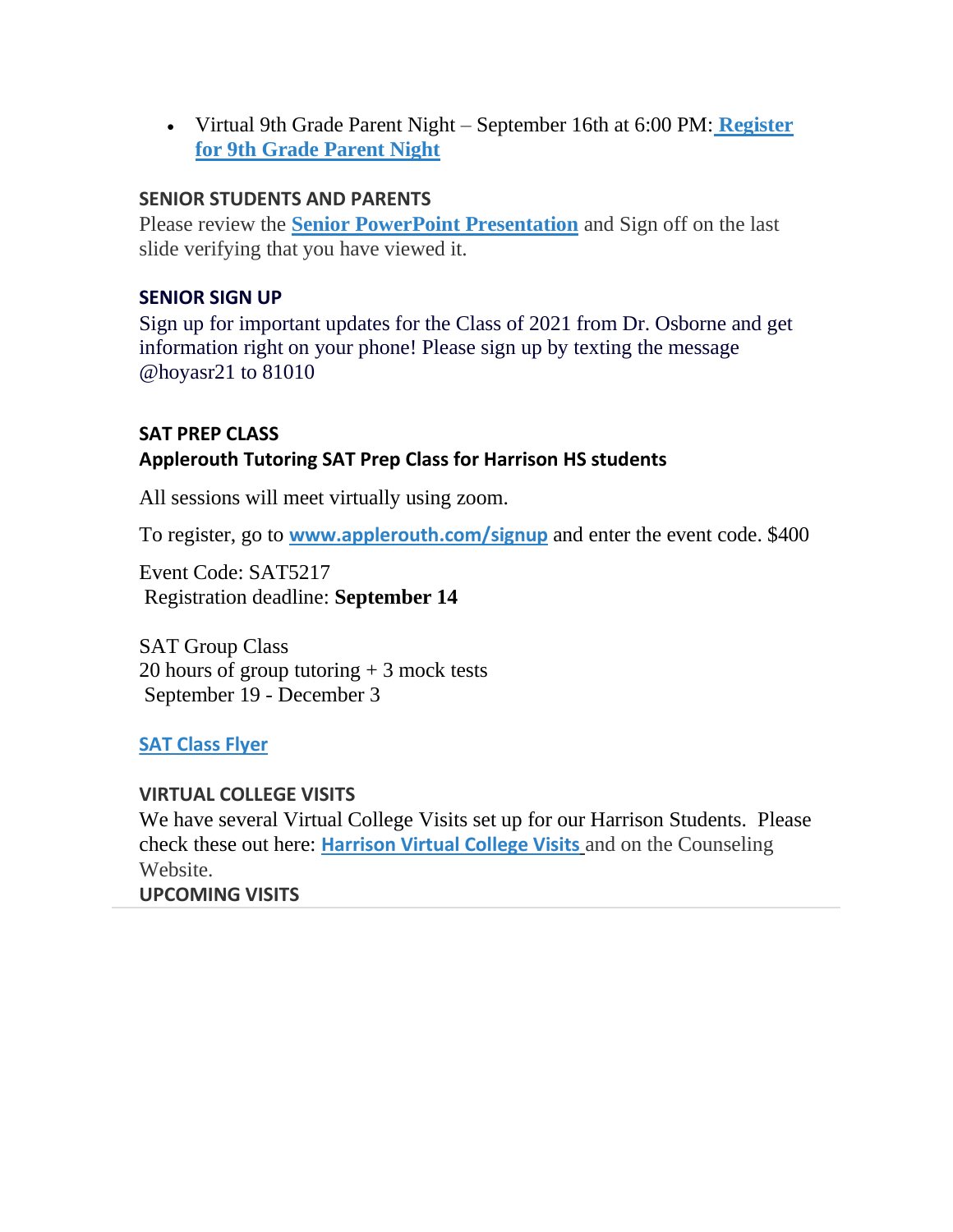|           |                    | <u>tuali Colliege i</u>          |
|-----------|--------------------|----------------------------------|
| 9/8/2020  | 2:00 <sub>pm</sub> | <b>Columbus State University</b> |
| 9/11/2020 | 2:00pm             | Young Harris College             |
| 9/14/2020 | 2:00pm             | Georgia State University         |
| 9/15/2020 | 2:00pm             | Shenandoah University            |
| 9/17/2020 | 2:00 <sub>pm</sub> | Georgia Gwinnett College         |

## **COLLEGE FAIR**

**Peach State College Fair info: [Peach State Tour for Students](http://www.peachstatetour.org/students.html) HBCU College Fair** on 9/19/2020. Information from a variety of Historically Black Colleges and Universities will be shared via Zoom. Click **[here](https://cobbk12org-my.sharepoint.com/personal/lucia_poole_cobbk12_org/_layouts/15/onedrive.aspx?id=%2Fpersonal%2Flucia%5Fpoole%5Fcobbk12%5Forg%2FDocuments%2FJO%20File%2FCounseling%2FHBCU%20Virtual%20Fair%20Flyer%2Ejpg&parent=%2Fpersonal%2Flucia%5Fpoole%5Fcobbk12%5Forg%2FDocuments%2FJO%20File%2FCounseling&originalPath=aHR0cHM6Ly9jb2JiazEyb3JnLW15LnNoYXJlcG9pbnQuY29tLzppOi9nL3BlcnNvbmFsL2x1Y2lhX3Bvb2xlX2NvYmJrMTJfb3JnL0VkdExWZlpHcmVaT2dPazhBdkhCdTBVQmFJd2d1SmlpdDhsaFdDdkNlY180c2c_cnRpbWU9UzJNX01fNVEyRWc)**

### **DUAL ENROLLMENT**

Below is a recording of a recent Dual Enrollment Summit. Click the link to find out about Dual Enrollment policies, funding, applications, and other important information. **[Dual Enrollment Summit Recording](https://cobbk12-org.zoom.us/rec/share/OMUb3HUVFPWXa3ZnvLcQ0kDQySMtfHrXD3ffzEITyUnVbycWPtUkohTrOjZSjBU.82lON9LkrOGrCKxz)**

#### **WORK PERMIT**

**Parents:** The Georgia Department of Labor (DOL) has revised the process for filing work permit applications during school shuttering. To begin the permit application process, a copy of the student's birth certificate and the *Intent to Homeschool* form found at **[Intent to Homeschool form](https://nam03.safelinks.protection.outlook.com/?url=http%3A%2F%2Fdol.georgia.gov%2Fdocument%2Fchild-labor%2Fchild-labor-home-schooled-form%2Fdownload&data=02%7C01%7CAudra.Skalski%40cobbk12.org%7C856357e8e49d4d50041d08d80cb84415%7C2fce1dfb919f4938aab8c47f0fc9182d%7C0%7C1%7C637273332845584845&sdata=nz0qNTyOHRvVOObVOWEuX91PDHerC5foohkyqq%2FEIF4%3D&reserved=0)** must be submitted to the DOL by faxing the documents to 404-232-3264 or e-mailing .pdf files to **[childlabor@gdol.ga.gov](mailto:childlabor@gdol.ga.gov)** (during the mandated school shuttering, the DOL has defined all students as homeschooled). When the student has been offered a position, the student will access **[Work Permit Datasheet](https://nam03.safelinks.protection.outlook.com/?url=https%3A%2F%2Fwww.dol.state.ga.us%2FWS4-MW5%2Fcics.jsp%3FTRANSID%3DWP17%26FRMNAME%3DWP17&data=02%7C01%7CAudra.Skalski%40cobbk12.org%7C856357e8e49d4d50041d08d80cb84415%7C2fce1dfb919f4938aab8c47f0fc9182d%7C0%7C1%7C637273332845584845&sdata=sYK4oD2g8pZe2iY4gQXjSHJq%2FGMstnRRcs7%2F3kUZoWc%3D&reserved=0)** to complete the first section (Section A) of the work permit datasheet. The student's new employer will complete Section B of the permit datasheet and provide the student with an **MSK #** that the student will submit to the Child Labor division of the DOL by calling 404-232-3260. For more information regarding filing a work permit application online, please access **[Online Youth Work Permit](https://nam03.safelinks.protection.outlook.com/?url=https%3A%2F%2Fdol.georgia.gov%2Fget-youth-work-permit-online&data=02%7C01%7CAudra.Skalski%40cobbk12.org%7C856357e8e49d4d50041d08d80cb84415%7C2fce1dfb919f4938aab8c47f0fc9182d%7C0%7C1%7C637273332845594801&sdata=id2mW9JRfRDtP2%2B7yFIssRr%2BQlkCOKLK7sd5Zw2r750%3D&reserved=0)**.

Be sure to follow your Counseling Staff on Twitter and Instagram: **@HoyaCounselors**